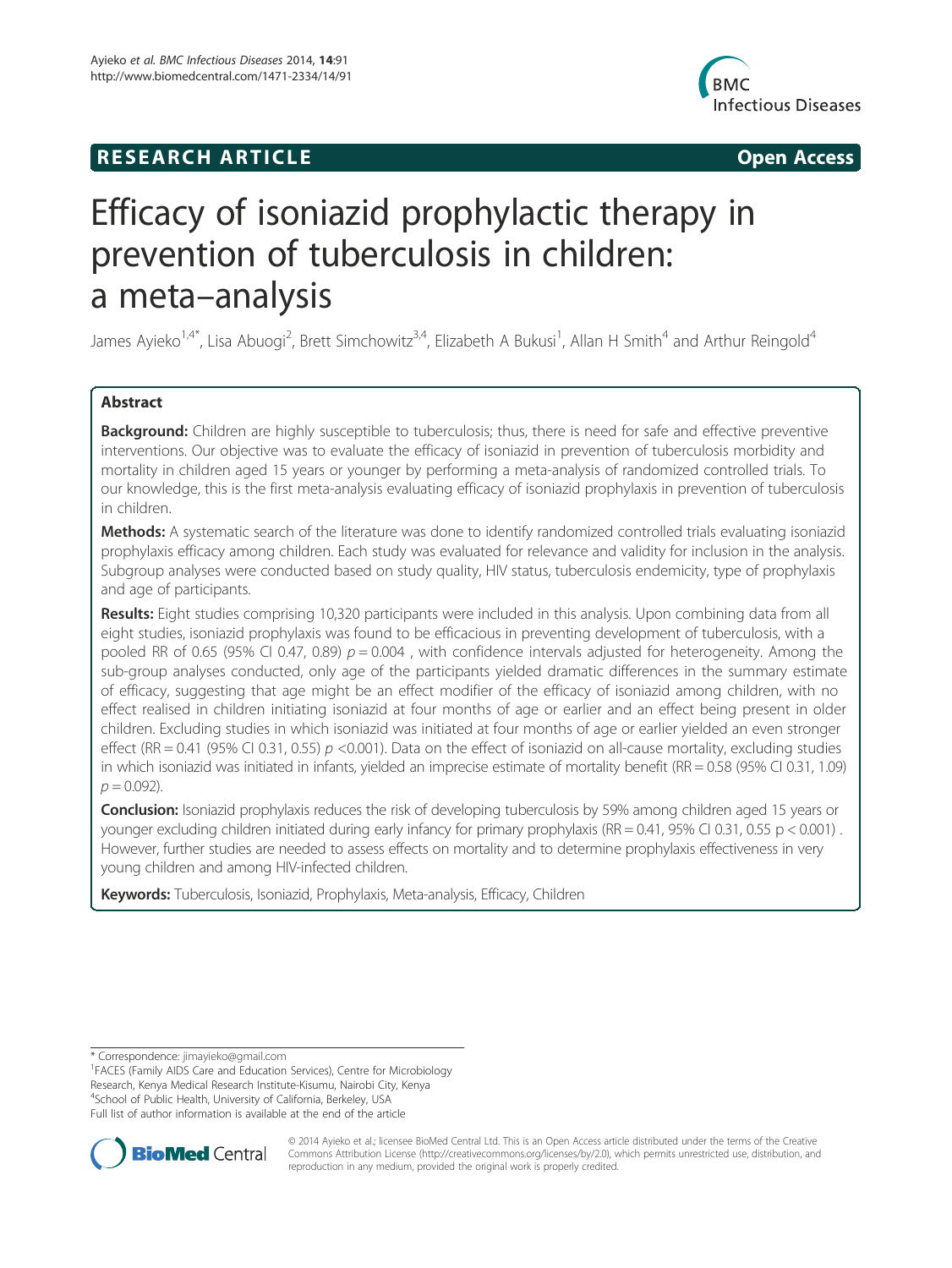# Background

Tuberculosis (TB) is a potentially lethal, infectious disease caused by Mycobacterium tuberculosis [1]. Worldwide, there were an estimated 8.7 million incident cases of TB in 2011 and approximately 1.4 million deaths (430,000 among people who were HIV-infected) [2]. TB is now recognized as being second only to HIV/AIDS as the greatest killer worldwide caused by a single infectious agent and as the leading cause of mortality among people living with HIV [3], making it an important public health problem that requires effective intervention.

Children are highly susceptible to infection with M. tuberculosis, and once infected, are at much higher risk of progression to TB than adults [4]. This risk is greatest for infants and children  $<$  2 years of age because of the immaturity of the immune system [5,6]. The situation is worse for those infected with HIV due to the accompanying immunosuppression that HIV infection causes. As a result, there is a need to protect this susceptible group from developing TB using safe and effective strategies.

Isoniazid (INH) is one of the first line medications used in multi-drug regimens for treatment of TB; as a single drug, it is also used to prevent M. tuberculosis infection and progression from latent infection to TB [7]. While many studies have demonstrated the effectiveness of INH prophylaxis in adults [8], there have been only a few studies in children, and these have produced conflicting results. Our objective was to evaluate the efficacy of isoniazid prophylaxis in prevention of tuberculosis morbidity and mortality in children  $\leq 15$  years of age by performing a meta-analysis of RCTs (randomized controlled trials). This paper attempts to estimate more precisely the efficacy of INH prophylaxis in all children by pooling data from existing studies. To our knowledge, this is the first meta-analysis to explore this question, other than a Cochrane review published in 2009 that was limited to a single study of HIV-infected children [9].

# Methods

We included only randomized controlled trials (RCTs) involving children aged  $\leq$  15 years, regardless of their HIV status, comparing INH (4–20 mg/kg) with placebo or no prophylaxis. The studies had to have been published in English in peer-reviewed journals. Publications were of any date through October 2012. Studies were restricted to RCTs to provide the strongest evidence for the efficacy of INH.

## Search methods and data collection

RCTs were identified through a search of PubMed, Embase, Aidsonline, Google Scholar and Cochrane database electronically and by reviewing the references of identified articles (Figure 1). The following search terms were used: isoniazid, INH, prophylaxis, preventive therapy, children, tuberculosis, TB, HIV as listed in titles and abstracts, and randomized controlled trial as publication type. The search included all English articles through October 2012.

Two reviewers searched and evaluated trials for inclusion in the analysis, and data were collated and checked by both reviewers before inclusion. Discrepancies were resolved by consensus.

The quality of each RCT included in this analysis was graded by use of a validated score that included the following items (10): randomization of participants, doubleblind evaluation, and a description of participants who withdrew from or dropped out of the trial. The scoring gives one point for each item present. If randomization is concealed and the method of double-blind evaluation is appropriate, the study is assigned one additional point for each of these, yielding a score of 0–5 points. Studies that scored three or more points were considered to be high quality studies, while those with a score below three were considered to be low quality studies. To supplement this score we used the Cochrane criteria to grade concealment of treatment allocation as: adequate (A), unclear (B), inadequate  $(C)$ , or allocation was not used  $(D)$  [10].

## Statistical analysis

Most studies presented their results using risk ratios (RRs). For those that included both adults and children, we disaggregated the raw data and calculated RRs and the corresponding 95% confidence intervals for the children separately. Analysis was performed using the intention-totreat principle.

The summary RR estimates were calculated using both the fixed effects inverse variance weighting method [11] and the DerSimonian-Laird random effects method [12]. Heterogeneity among studies was assessed using the general variance-based method [13]. If heterogeneity was present, confidence intervals in the fixed effects model were adjusted to account for between-study variance using the method presented by Shore et al. [14].The advantage of this approach is that it still weights by precision, while also taking heterogeneity into account.

Heterogeneity of INH efficacy between studies was investigated using the  $I^2$  statistic. An  $I^2$  value of >50% was considered an indicator of substantial heterogeneity (values of  $I^2$  equal to 25%, 50%, and 75% were deemed to represent low, moderate, and high heterogeneity, respectively). In addition, significant heterogeneity was deemed to be present when the  $Chi<sup>2</sup>$  test statistic was greater than the degrees of freedom. To explore heterogeneity among studies, we performed subgroup analyses based on the HIV status of the children, duration of administration of INH prophylaxis ( $\langle$  or  $\geq$  six months), age of participants (arbitrary cut-off set at 5 years of age),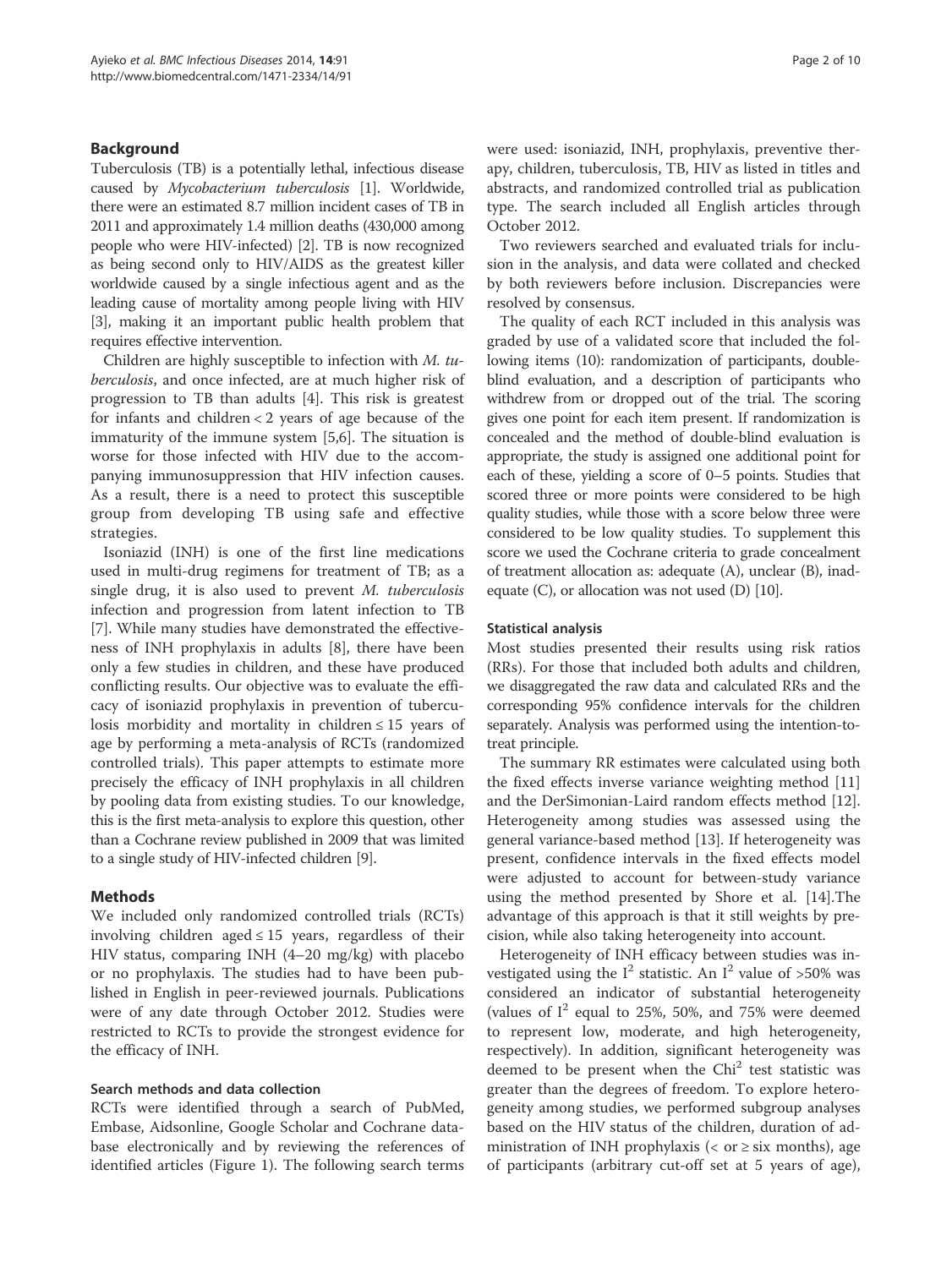

primary and secondary prophylaxis, TB endemicity where the study was conducted, and quality of the study. Primary prophylaxis here refers to administration of INH for prevention of TB infection while secondary prophylaxis refers to administration of INH to prevent TB disease. Sensitivity analyses were also carried out to assess the influence of individual studies on the summary effect estimate.

Publication bias was assessed by plotting the logarithm of the RR for each study by its standard error (SE) [15] and explored using a funnel plot. Publication bias was also assessed using the Egger [16] and Begg tests [17]. An absence of publication bias would be indicated by an even dispersion of effect sizes around the pooled effect estimate. All meta-analyses risk estimates, graphs and plots were performed using STATA, version 12.1.

# Results

Of 2063 articles initially identified, eight studies (comprising 10,320 children) were included in this analysis (Figure 1) [18-24], two of which were presented in a single article by Madhi et al. [19]. Madhi's article [19] included two independent sets of participants; those who were HIV positive and those who were HIV negative but had been exposed to HIV (i.e. born to a HIV- infected mother but, themselves HIV uninfected). We considered HIV infection as a potential effect modifier and chose to treat these two subsets as separate studies.

Table 1 provides information about the characteristics of the trials included in the analysis. Among the eight studies, two included participants  $(n = 810)$  who were HIV-infected [18,19]; one included HIV negative participants born to HIV-infected mothers ( $n = 806$ ) [19], and the other five included only HIV negative participants  $(n = 8,703)$  irrespective of their exposure status [20-24]. Three of the eight studies included participants who were tuberculin skin test (TST) positive only [21,22,24], and two studies excluded participants who had BCG scars [22,24]. Three of the trials were conducted in southern Africa, one in India, one in France, one in Kenya, one in the US, and one at multiple sites in Mexico, the US and Canada. The quality of six of the trials [18-21,23] was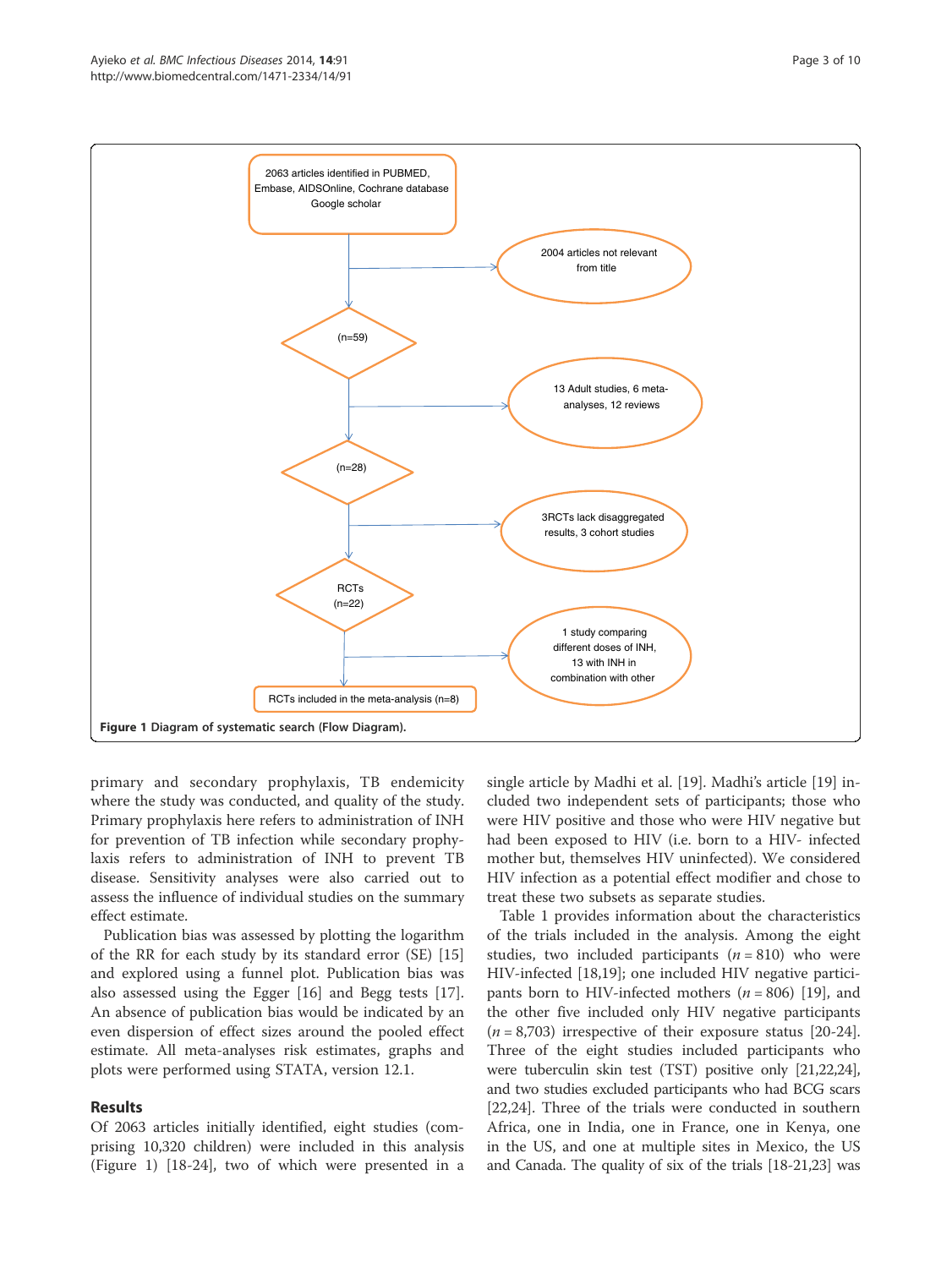Table 1 Studies included in the pooled analysis

| Author(Year)                | Sample<br>size(n) | Age of<br>participants | Dosage        | Location                     | Quality<br>score | <b>Risk Ratio</b> | %Weight<br>using FEM* |
|-----------------------------|-------------------|------------------------|---------------|------------------------------|------------------|-------------------|-----------------------|
| Madhi et al. (2011) [19]    | 547               | $<$ 4 months           | 10-20 mg/kg   | South Africa and<br>Botswana | 5A               | 0.98(0.7, 1.39)   | 32.4%                 |
| Madhi et al. (2011) [19]    | 806               | $<$ 4 months           | 10-20 mg/kg   | South Africa and<br>Botswana | 5A               | 0.86(0.57, 1.29)  | 22.8%                 |
| Zar et al. (2007) [18]      | 263               | $<$ 51 months          | 10(8-12)mg/kg | South Africa                 | 5A               | 0.28(0.1, 0.78)   | 3.6%                  |
| Gupta et al. (1993) [24]    | 167               | $5-15$ years           | 15 mg/kg      | India                        | 1D               | 0.61(0.3, 1.25)   | 7.5%                  |
| Debre et al. (1973) [22]    | 2,307             | $5-14$ years           | 5-15 mg/kg    | France                       | 1D               | 0.40(0.15, 1.05)  | 4.0%                  |
| Egsmose et al. (1965) [20]  | 406               | $0-15$ years           | 5-10 mg/kg    | Kenya                        | 5A               | 0.38(0.16, 0.88)  | 5.2%                  |
| Comstock et al. (1962) [23] | 3,074             | 2 months-15 years      | $4-8$ mg/kg   | Alaska                       | 5A               | 0.33(0.07, 1.64)  | 1.5%                  |
| Mount et al. (1961) [25]    | 2,750             | $0-15$ years           | $4-6$ mg/kg   | USA, Canada,<br>Mexico       | 5A               | 0.40(0.27, 0.61)  | 22.9%                 |
| Total                       | 10,320            |                        |               |                              |                  |                   | 100%                  |

\*FEM-Fixed Effects Model.

rated as high; the remaining two trials were rated as low quality [22,24].

In two of the trials, INH prophylaxis was administered for a duration of less than six months, while in the other six it was administered for six months or longer. The duration of follow-up among the studies varied from 5.7 months to 10 years. Six studies indicate that they used tablets, the studies by Gupta et.al and Debre et.al did not indicate the formulation used. Two of the eight studies used INH for prevention of primary infection; three studies used it for secondary prevention of TB, and the remaining three for both primary and secondary prevention. All studies with the exception of the study by Comstock et al., followed up participants actively. The studies used a combination of clinical signs and symptoms, radiological findings and bacteriological investigations to make a diagnosis of TB. All studies, with the exception of that by Gupta et al., give a comprehensive explanation of how the diagnosis was arrived at.

The results of the meta-analysis are shown in Table 2. Combining data from all eight studies, there was a 35% reduction in the risk of developing TB among those who were randomized to receive INH (RR = 0.65, 95% CI 0.47, 0.89  $p = 0.004$ ). In subgroup analyses, only the age of participants was found to yield substantial differences in the summary estimate of the effect of INH, suggesting that age might be an effect modifier of the efficacy of INH prophylaxis among children. No effect was noted in children on whom INH was initiated at an age of four months or earlier for primary prophylaxis of TB (RR =0.93, 95% CI 0.71, 1.21  $p = 0.29$ ) while INH had an effect in older children aged 5 to 15 years ( $RR = 0.53$ , 95% CI 0.30, 0.94  $p = 0.014$ ). Excluding studies focused on INH prophylaxis in infants (Madhi et al.) yielded a greater protective effect  $(RR = 0.41 \ (95\% \ CI \ 0.31, \ 0.55)$  $p \leq 0.001$ ).

On pooling the eight studies, marked heterogeneity in the efficacy of INH was observed ( $Chi<sup>2</sup>$  18.56, df = 7,  $I^2 = 64.3\%$   $p = 0.01$ ) (Figure 2); upon conducting a sensitivity analysis, we noted that by excluding the two studies by Madhi et al. that included infants on whom INH had been initiated at four months of age or earlier, the heterogeneity disappeared ( $I^2 = 0.0\%$ , p = 0.799), demonstrating that these two studies were the principal contributors of the heterogeneity observed in the meta-analysis.

Only four trials (comprising 2,391 children) provided data on all-cause mortality and their results were inconclusive (mortality RR = 0.86, 95% CI 0.63, 1.17,  $p = 0.168$ ) (Table 3),  $(I^2 = 12.2\%, p = 0.332)$ . Excluding studies in which INH was initiated in infants at an age of four months or earlier yielded an imprecise estimate of 42% reduction in mortality  $(RR = 0.58 (95\% CI 0.31, 1.09) p = 0.092)$ .

Of the eight trials, all but one reported on the adverse effects of INH prophylaxis. The most serious adverse effects reported were deaths of two children following overdoses of INH in the study by Comstock et al. [23]. In the same study, only 0.8% of the participants had adverse effects that necessitated discontinuation of INH. In the study by Debre et al., 1% of the participants had adverse effects that necessitated discontinuation of INH. The adverse effects reported by the other studies were less serious and did not warrant complete discontinuation of INH.

With regard to assessment of publication bias, Figure 3 presents the funnel plot of all the studies included in this meta-analysis (Egger test  $p = 0.050$ , Begg test  $p = 0.099$ .), upon excluding the two infant studies by Madhi et al. the asymmetry disappeared, (Egger test  $p = 0.598$ , Begg test  $p = 0.26$ ).

## Discussion

This meta-analysis brings together trials done in varied settings. The children in the various trials were of diverse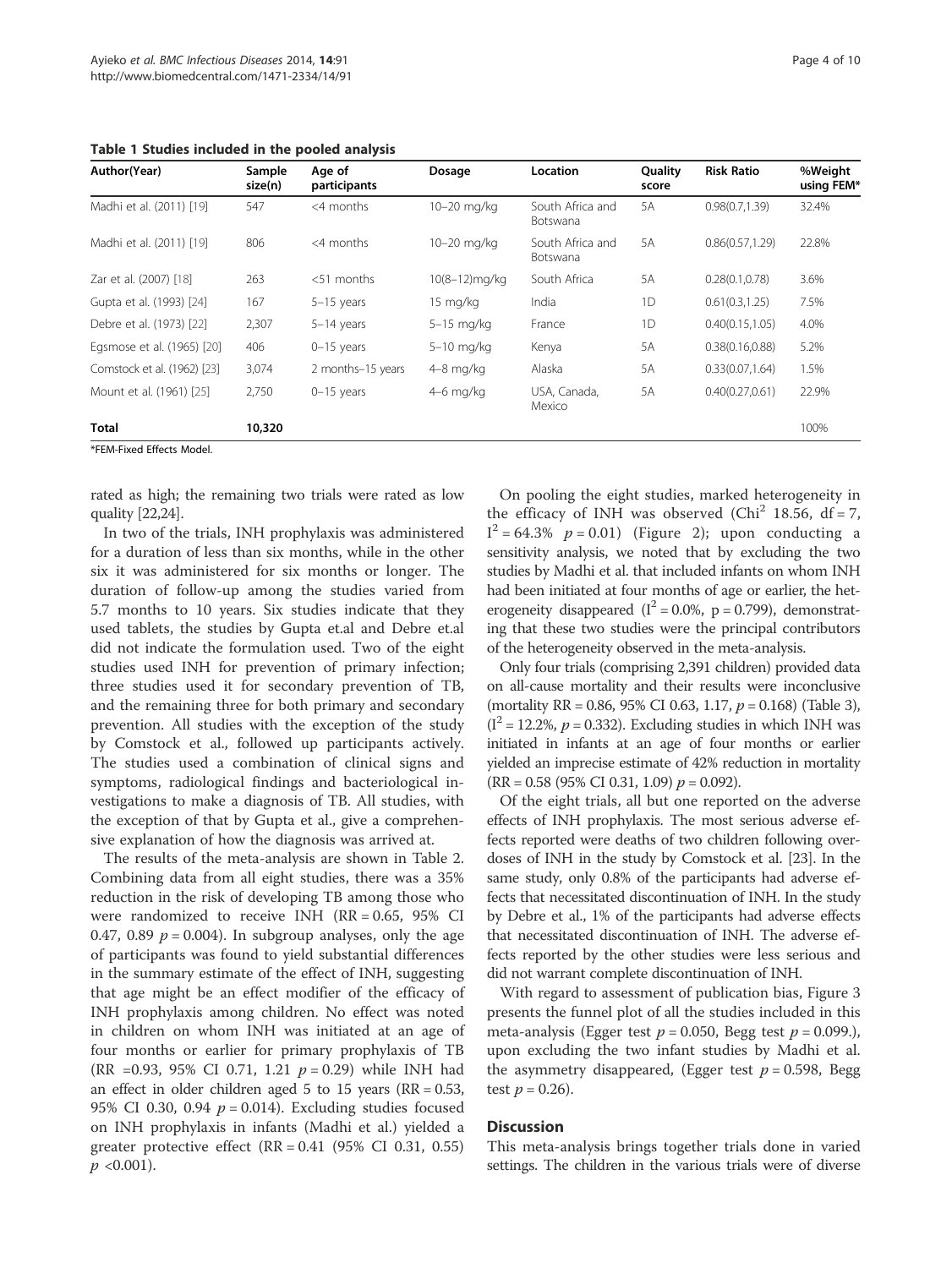# Table 2 Summary of pooled risk ratios and subgroup analyses of INH efficacy

| Groups                                                                     | Number of<br>studies | Number of<br>participants | <b>Fixed effects risk</b><br>ratio(95% Cl*) | <b>Random effects</b><br>risk ratio(95% CI) | <b>Heterogeneity</b><br>Chi $^{2}(p)$ |
|----------------------------------------------------------------------------|----------------------|---------------------------|---------------------------------------------|---------------------------------------------|---------------------------------------|
| All studies                                                                | 8                    | 10,320                    | $0.65(0.47,0.89)^{*}$                       | 0.53(0.38, 0.80)                            | 18.56(0.00968)                        |
| High quality                                                               | 6                    | 7,845                     | 0.66(0.45, 0.98)                            | 0.55(0.35, 0.87)                            | 17.55(0.00357)                        |
| Low quality                                                                | 2                    | 2,474                     | 0.53(0.30, 0.94)                            | <b>NA</b>                                   | 0.47(0.49303)                         |
| HIV negative                                                               | 6                    | 9,509                     | 0.55(0.40, 0.75)                            | 0.52(0.36, 0.75)                            | 8.57(0.1277)                          |
| HIV positive                                                               | 2                    | 810                       | 0.86(0.41, 1.81)                            | 0.58(0.17, 1.94)                            | 5.14(0.02335)                         |
| TB endemic                                                                 | 5                    | 2,189                     | 0.78(0.55, 1.11)                            | 0.67(0.45, 0.99)                            | 8.93(0.06281)                         |
| TB non endemic                                                             | 3                    | 8,130                     | 0.40(0.27, 0.57)                            | <b>NA</b>                                   | 0.05(0.9736)                          |
| Primary TB prophylaxis                                                     | 2                    | 1,353                     | 0.93(0.71, 1.21)                            | <b>NA</b>                                   | 0.23(0.63119)                         |
| Secondary TB prophylaxis                                                   | 3                    | 5,224                     | 0.44(0.31, 0.61)                            | <b>NA</b>                                   | 1.05(0.59104)                         |
| Excluding studies INH was initiated at age $\leq$ 4 months                 | 6                    | 8,966                     | 0.41(0.31, 0.55)                            | <b>NA</b>                                   | 1.84(0.87086)                         |
| High quality excluding studies INH was initiated at<br>age $\leq$ 4 months | $\overline{4}$       | 6,492                     | 0.38(0.27.0.53)                             | <b>NA</b>                                   | 0.43(0.93385)                         |
| INH initiated at age $\leq$ 4 months                                       | 2                    | 1,353                     | 0.93(0.71, 1.21)                            | <b>NA</b>                                   | 0.23(0.29)                            |
| Age $<$ 5 years                                                            | 3                    | 1,616                     | 0.86(0.57, 1.30)                            | 0.77(0.48, 1.23)                            | 5.14(0.07644)                         |
| Age 5-15 years                                                             | 2                    | 2,474                     | 0.53(0.30, 0.94)                            | <b>NA</b>                                   | 0.47(0.49303)                         |
| INH for $\geq 6$ months                                                    | 6                    | 7,845                     | 0.66(0.45, 0.98)                            | 0.55(0.35, 0.87)                            | 17.55(0.00357)                        |
| INH for <6 months                                                          | $\overline{2}$       | 2,474                     | 0.53(0.30, 0.94)                            | <b>NA</b>                                   | 0.47(0.49303)                         |

\*Adjusted for heterogeneity when appropriate. # 1 minus the risk ratio gives the protective effect, e.g. for the first row, 0.65 corresponds to 35% protection.

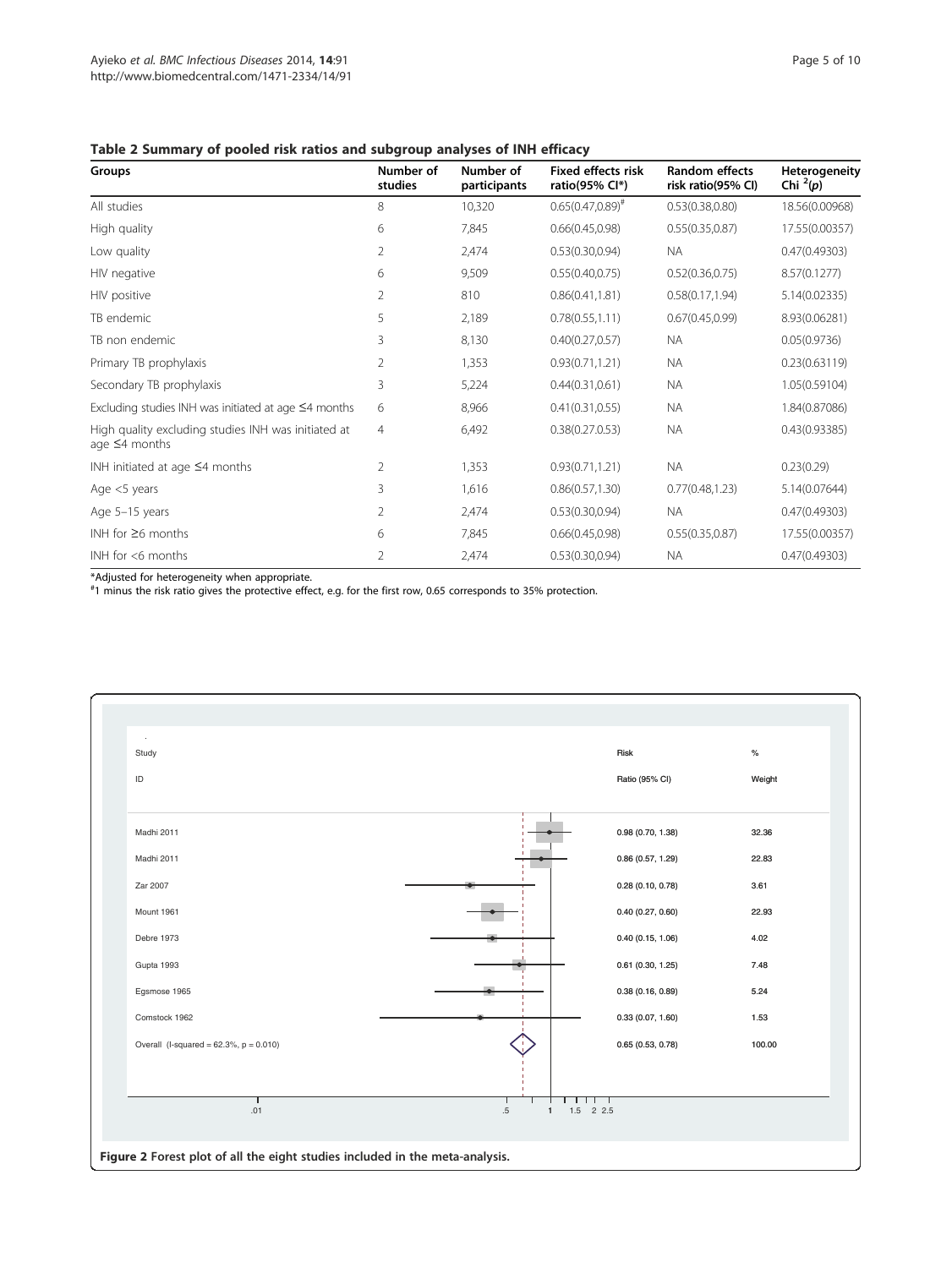| Study                                                              | HIV status of<br>participants | <b>Participant ages</b>                                 | Risk ratio(95% CI) | p value |
|--------------------------------------------------------------------|-------------------------------|---------------------------------------------------------|--------------------|---------|
| Madhi et al. (2011) [19]                                           | Positive                      | <4 months(median 96 days,<br>range $91-120$ days)       | 1.00(0.68,1.48)    | 0.986   |
| Madhi et al. (2011) [19]                                           | Negative                      | <4 months(median 96 days,<br>range $91-120$ days)       | 0.90(0.49.1.65)    | 0.733   |
| Zar et al. (2007) [18]                                             | Positive                      | <51 months (median 24.7 months,<br>IOR 9.4-51.6 months) | 0.46(0.22.0.95)    | 0.015   |
| Egsmose [20]                                                       | Negative                      | $0-15$ years                                            | 0.94(0.33, 2.66)   | 0.91    |
| All four studies combined                                          |                               |                                                         | 0.86(0.63.1.17)    | 0.168   |
| Excluding studies that INH was initiated<br>at age $\leq$ 4 months |                               |                                                         | 0.58(0.31, 1.09)   | 0.092   |

Table 3 Effects of Isoniazid prophylaxis on all cause mortality

ages and varying HIV status. Upon pooling the studies, INH was found to provide substantial protection against TB among children aged ≤15 years (RR = 0.65, 95% CI 0.47, 0.89  $p = 0.004$ ), however, there was marked heterogeneity in the efficacy of INH (Chi  $^2$  18.56, df = 7,  $I^2$  = 62.3%  $p$  = 0.01). We conducted a sensitivity analysis to explore the observed heterogeneity. Most of the heterogeneity was noted to be due to the two studies by Madhi et al.(also referred to as the infant studies in this article) [19], primarily due to two reasons. First, the results of the two studies by Madhi et al. were notably different from the results of the other studies, in that these two studies yielded point estimates much closer to the null compared to the results of the other studies, with confidence intervals that included the null, while the rest of the studies had point estimates and confidence intervals that showed that INH conferred a protective effect. Second, both the random effects and the fixed effects

models gave these two studies more weight because of their relatively large size. One plausible explanation for the null results in the Madhi studies may be due to overdiagnosis of TB given that only few of the cases were confirmed microbiologically and many cases only met minimal clinical criteria [19]. After excluding the two studies by Madhi et al., the heterogeneity disappeared  $(I^2 = 0.0\%$ ,  $p = 0.799$ ) and our analysis yielded an even greater effect estimate (RR = 0.41 (95% CI 0.31, 0.55)  $p \le 0.001$ ).

One possible explanation for the discrepancy between findings from Madhi et al. and from the remaining studies has to do with the age of the participants at initiation of INH. Whereas subjects in the Madhi et al. trials were infants (median age 96 days, range 91–120 days) at the time of INH initiation, the remaining studies involved mostly older children, suggesting that age may modify the effect of INH prophylaxis on the development of TB. This hypothesis is supported by subgroup analyses based

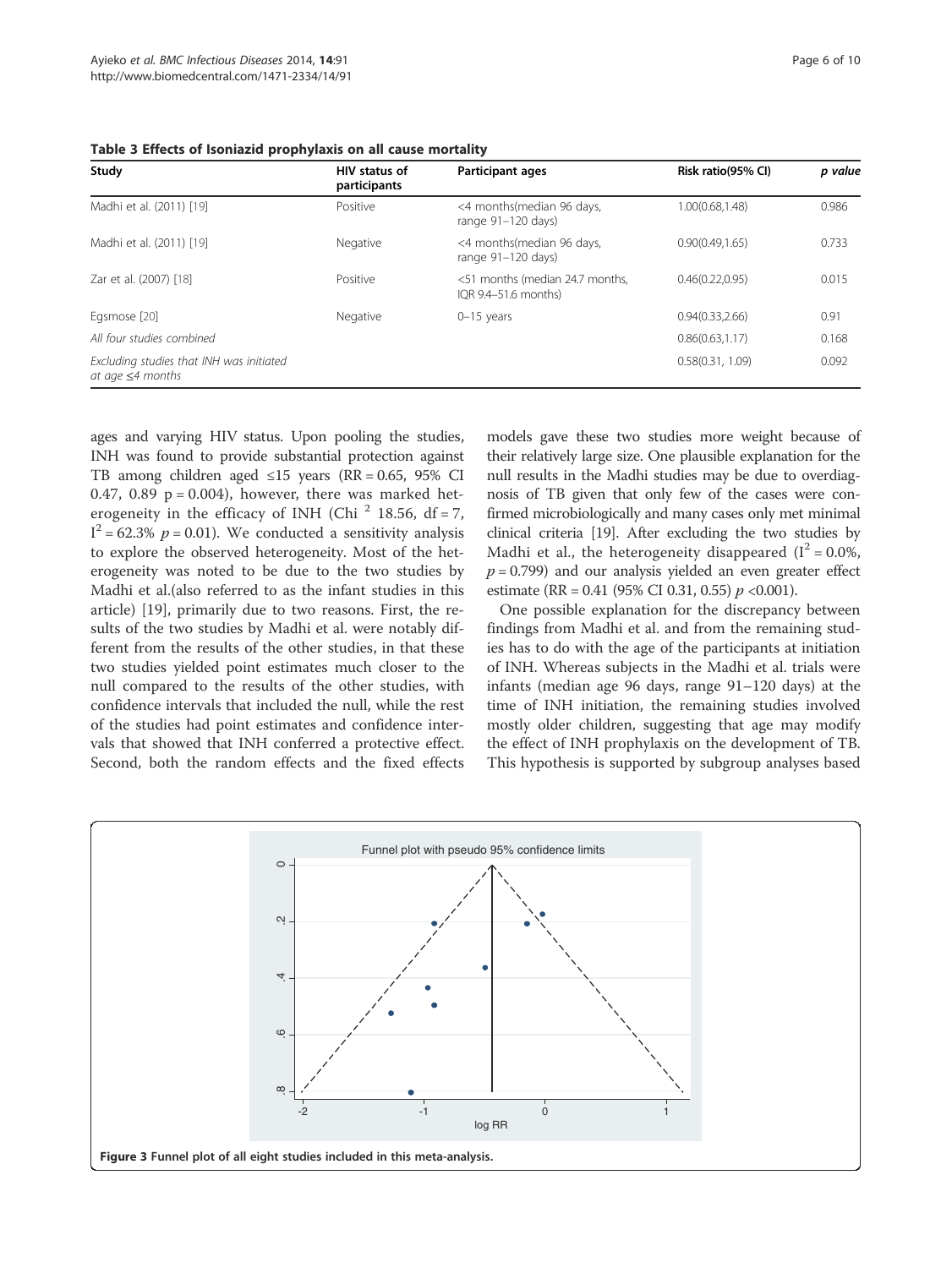on five studies that investigated differential INH efficacy by age. INH was found to be more effective among children aged 5–15 years (RR = 0.53, 95% CI 0.30, 0.94  $p = 0.014$ ) than among children less than five years of age (RR = 0.85, 95% CI 0.54, 1.35  $p = 0.25$ ) (Table 2). As mentioned previously, INH did not appear to confer any protective effect against TB in the infant studies (RR = 0.93, 95% CI 0.71, 1.21  $p = 0.29$ ). The lack of effect observed may be due to the relative immaturity of the innate immune system among younger as opposed to older children considering existing evidence suggesting that the dosage delivered in these studies was sufficient to achieved therapeutic levels [26]. We also acknowledge that age might be a confounding factor for prior TB exposure, given that in the Madhi et al. study, INH was used for primary prophylaxis compared to the other studies in which it was used for either secondary prophylaxis or both primary and secondary prophylaxis. INH is known to be effective for the preventive treatment of latent TB which would be more prevalent among older children but it might not be as effective in preventing TB infection. We therefore cannot fully rule out the possibility that age may be a surrogate marker for TB infection thus explaining the higher efficacy seen in older children consistent with the results of the primary versus secondary prophylaxis subgroup analysis. While age may, in fact, be an effect modifier of the efficacy of INH, additional alternative explanations proposed by Madhi et al. for the null results in their studies include INH resistance, poor compliance, and the specificity of the study end points [19]. Other differences in the studies by Madhi et al. compared to the rest were that the population had no known history of TB exposure and the participant ages were more uniform compared to the other studies.

Minimal differences in the efficacy of INH prophylaxis were seen in the subgroup analyses based on duration of administration of INH and study quality. Six trials administered INH for a duration of six months or longer and showed a 34% reduction in the risk of developing TB among those randomized to receive INH,  $RR = 0.66$ (95% CI 0.45, 0.98)  $p = 0.02$ ; the rest of the trials administered INH for less than six months and still demonstrated a protective effect against TB, RR = 0.53 (95% CI 0.30, 0.94)  $p = 0.014$ . These results suggest that administration of INH for less than six months may be as effective as longer courses of prophylaxis among non-HIV infected children. This finding, which is consistent with that of other studies demonstrating only a small advantage of a 12-month over a 6-month course of INH preventive therapy [27], may have important public health implications. This would be useful if applied in high TB endemic areas where the duration and intensity of exposure might be a critical factor affecting effectiveness of INH prophylaxis. While current guidelines for isoniazid

preventive therapy recommend six months of prophylaxis [18], an equally effective but shorter course could result in improved adherence to therapy in children without HIV [28]. While the studies in this meta-analysis that administered a shorter course of prophylaxis were of generally low quality (Table 1) and should therefore be interpreted with caution, these findings justify further research into the optimal duration of INH preventive therapy in children, which remains uncertain [27].

Subgroup analyses based on HIV infection status found a strong protective effect of INH against TB among HIV-negative children (RR = 0.55, 95% CI 0.40, 0.75  $p = 0.001$ , but no evidence of an effect among HIVpositive children (RR = 0.86, 95% CI 0.41, 1.81  $p = 0.187$ ). However, it is worth noting that the analysis of HIVinfected children was limited by the inclusion of only two studies; one in which INH was used for primary prophylaxis in HIV-exposed infants (Madhi et al.) and the other for secondary prophylaxis in older HIVinfected children (Zar et al.). We note, however that the Zar et al. study found INH to be highly effective and is further discussed below. As mentioned above, age may, itself, modify INH efficacy, complicating interpretation of these results. Therefore, we are unable to make a conclusive statement concerning INH efficacy among HIVinfected children and urge further research into this question. To our knowledge, the two studies we included in this subgroup analysis are currently the only studies on the efficacy of INH in prevention of TB that have been conducted in HIV-infected children.

The results also suggest that the efficacy of INH was greater in TB non-endemic regions (RR = 0.40, 95% CI 0.27, 0.57  $p < 0.001$ ) compared to TB endemic regions (RR = 0.78, 95% CI 0.55, 1.11  $p = 0.08$ ). One plausible explanation as to why isoniazid may have been less efficacious in endemic regions is reinfection of the children with a different strain of Mycobacterium tuberculosis. However, it is important to note that the results of this subgroup analysis may be misleading because the studies in TB endemic regions contained a large proportion of very young children compared to studies in the TB nonendemic regions, and the studies that contained this category of participants (Madhi et al.) yielded null results; this finding, combined with the fact that the studies by Madhi et al. received more weight in both the fixed effects and the random effects models, may explain the null result in this subgroup analysis. Upon excluding these two studies, we obtained a summary estimate of RR 0.44(0.27, 0.72) p < 0.001, suggesting that INH confers a protective effect in TB endemic areas as well.

Four of the eight studies included in this meta-analysis reported results on all-cause mortality. Combining the results of these studies (comprising 2,391 children) showed little evidence of an effect of INH on all-cause mortality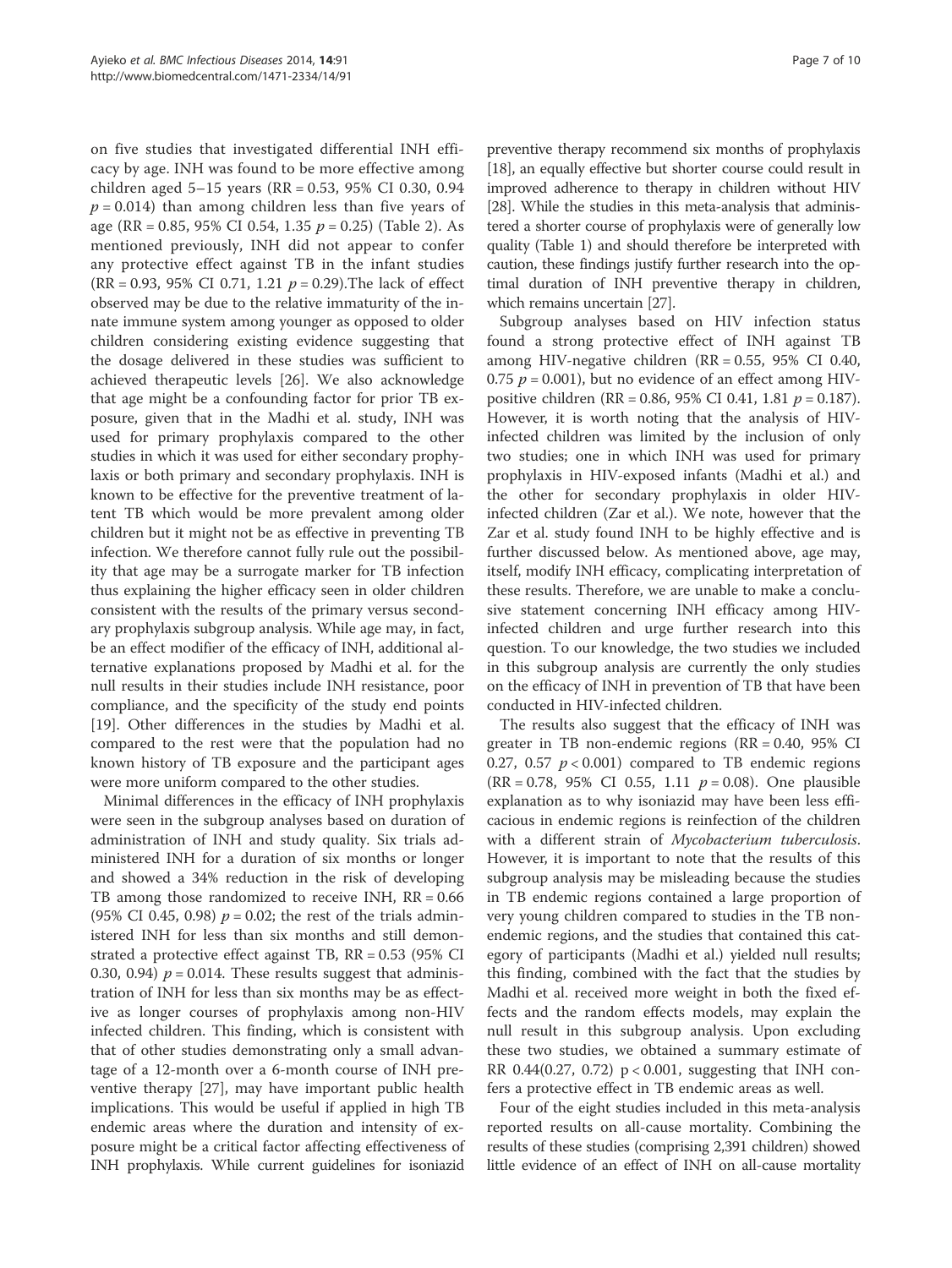$RR = 0.86$  (95% CI 0.63, 1.17)  $p = 0.168$ , consistent with the findings of studies conducted on adults [29]. This estimate however may be misleading , because two of the four studies included were the infant studies described above, where no protective effect against TB or mortality benefit had been demonstrated; these two studies received 77.8% of the weight in this subgroup analysis. We thus excluded these two studies to get a more reliable estimate ( $RR = 0.58$ ) (95% CI 0.31, 1.09)  $p = 0.092$ ); this estimate, though imprecise, may suggest a mortality benefit of INH prophylaxis. We are limited in our ability to draw firm conclusions on mortality benefits of INH prophylaxis due to the limited data available, and thus recommend further studies.

A legitimate concern with expanded use of INH prophylaxis among children is the potential for serious adverse events resulting from therapy. This metaanalysis, however, suggests that INH is relatively safe in children. The most serious adverse events reported in the studies included were the deaths of two children following overdoses of INH in the study by Comstock et al. [23]. In the same study, however, only 0.8% of the participants experienced adverse events that necessitated discontinuation of the medication. The adverse events reported in the other studies were generally mild and did not warrant discontinuation of INH. The study by Zar et al. reported that the safety and tolerability of INH prophylaxis in children were excellent, even among the HIV-infected subgroup receiving highly active antiretroviral therapy. Widespread use of INH over several years has shown that a dosage of 5 mg/kg of body weight is unlikely to cause serious toxic effects [23], a conclusion substantiated by this metaanalysis and the results of other INH prophylaxis trials [25,30-32]. Another concern is INH resistance; previous reviews have not found a statistically significant elevated risk of isoniazid-resistant TB among individuals previously treated with isoniazid preventive therapy [33].

The study by Zar et al. demonstrated a marked protective effect in terms of prevention of TB (RR 0.28 (95% CI 0.1, 0.78)  $p = 0.005$  and TB mortality (RR 0.46 (95%) CI 0.22, 0.95)  $p = 0.015$  among HIV-infected children and is therefore worth commenting on [18]. The study by Zar et al. was a landmark study that was conducted on HIV- infected children in a TB endemic region and demonstrated marked benefits of INH in terms of reducing morbidity as well as mortality and was instrumental in informing policy on INH prophylaxis among HIVinfected children [34]. We note that most of the differences in mortality and incidence of TB were observed within two months after randomization, presenting the possibility that some of the children selected to participate in the study already had subclinical TB and the INH was actually treating (as monotherapy) rather than preventing TB. This scenario, if true, may have led to an overestimation of the efficacy of INH as preventive therapy. However, it is worth noting that if the aforementioned concern is true, the findings by Zar et. al present valuable evidence demonstrating that INH is useful in reducing TB and mortality in HIV-infected children with advanced disease (WHO stage 3 or 4), regardless of whether a diagnosis of TB is made or not. Diagnosis of TB in this category of children presents a challenge, especially in resource limited settings [34].

The risk of bias in this meta-analysis arises mostly from inclusion of two studies that were of generally low quality. The study by Debre et al. was not conducted in a blinded fashion, while the study by Gupta et al. did not give details of how the randomized controlled trial was conducted; the authors acknowledged irregularities and defaults in drug intake in the latter study which may have influenced their results [22,24]. Concerning all of the studies, generally, diagnosis of TB is very difficult in children [34], particularly in infants and this may have led to failure to make a diagnosis, misdiagnosis or over diagnosis of the outcome, leading to a biased estimate of the efficacy of INH preventive therapy. This scenario is highly likely due to the diverse diagnostic criteria used in the different studies which is a major weakness in this analysis. Misdiagnosis is equally likely in the treatment and control groups so the effect was likely to be nondifferential and therefore bias estimates towards the null.

Publication bias has the potential to bias the results of a meta-analysis [9]. We used a funnel plot to look for evidence of publication bias [35]. While there was some suggestion of asymmetry in the funnel plot, we are not convinced that publication bias is a serious threat to our findings. However, it is important to note that other factors, apart from publication bias, can cause asymmetry in a funnel plot and affect the outcome of the Egger and Begg tests; in addition, the validity and interpretation of the Egger and Begg tests have been debated [36]. It should also to be noted that the sensitivity of both the Egger and Begg tests is low when the analysis contains fewer than ten studies, as was the case with our metaanalysis [37]. To establish whether publication bias was a concern, we estimated the pooled RR from the logarithm of the RR corresponding to the largest studies, which was approximately −0.4; we exponentiated this value, yielding an estimate of  $RR = 0.67$ , close to the estimate of our pooled summary measure (RR 0.65) showing that in this case, publication bias may not be influential in altering the overall summary estimate. In addition, because the studies by Madhi et al. were different from the other studies because of the ages of the participants at INH initiation and were responsible for the asymmetry on the funnel plot, we excluded them and re-did a funnel plot; after exclusion of these two studies there was no asymmetry (Egger test  $p = 0.598$ , Begg test  $p = 0.26$ ), providing no evidence of publication bias.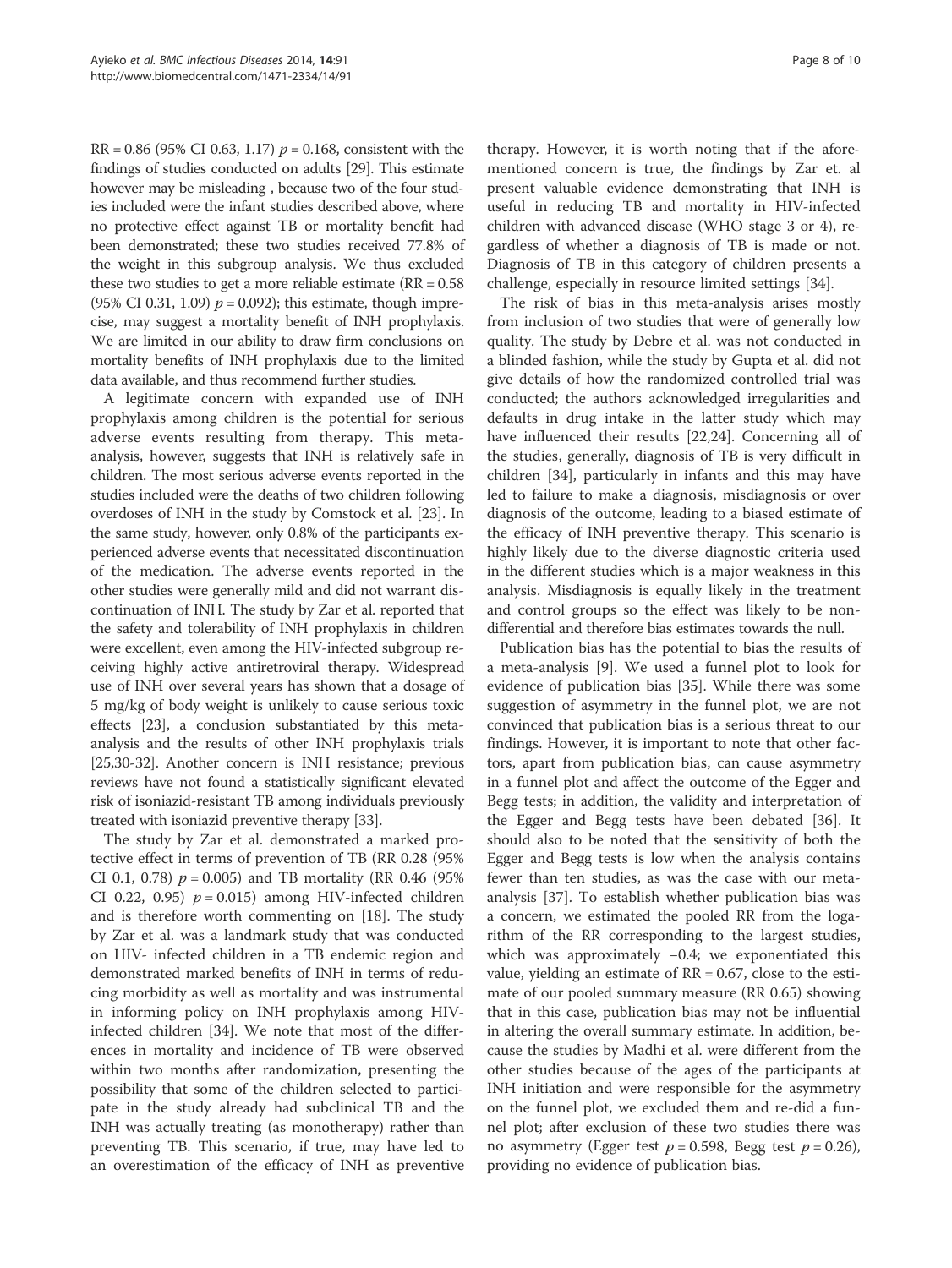Limitations associated with this meta-analysis include the fact that only eight studies were deemed suitable for inclusion, compromising the statistical power of the subgroup analyses. Diverse TB diagnostic criteria were used in the different studies which is a major weakness in this analysis due to lack of standardization across studies. Attempts have been made to standardize TB case definition in children for research purposes to prevent this scenario in the future [38]. In addition, the studies were of a mixed nature with some evaluating efficacy of INH in primary TB prevention while others evaluating secondary TB prophylaxis yet others evaluating efficacy of preventing both primary and secondary TB, this limits comparability across the studies. Another limitation was that we restricted our search to English language articles and thus may have missed studies published in other languages. Furthermore, we included only RCTs in this metaanalysis, which poses the challenge of generalizability because trial participants are different from the general population, owing to the fact that trials often have strict eligibility criteria and those who agree to participate may be very different from the general population.

# Conclusion

The results of our analysis suggest that INH prophylaxis reduces the risk of TB by 59% among children  $\leq 15$  years of age, excluding a subset of young children on whom INH was initiated at four months of age or earlier for primary prophylaxis  $(RR = 0.41, 95\% \text{ CI } 0.31, 0.55$ p < 0.001). INH confers a protective effect against TB among HIV negative children; however, we had insufficient data to make a definitive conclusion on efficacy of INH in preventing TB among HIV-infected children. In contrast to the WHO recommendation to give all HIVinfected children over 12 months of age isoniazid preventive therapy, our results show no effect of isoniazid preventive therapy among this group (though from limited data) and justifies more investigation. The results further suggest that INH is not effective among the youngest children and that there is little evidence of a mortality benefit in children of any age. Based on our results, we recommend the administration of INH to children at risk, especially those with smear positive contacts, because, as the evidence indicates, INH will reduce their risk of developing TB and thus help lower TB disease burden and TB-related years lost to disability (YLD).

Due to the fact that there are limited data on the efficacy of INH in children  $\leq$  five years of age, in HIV-infected children, and on overall mortality, we recommend that further studies be carried out to answer conclusively the question of whether INH is effective among very young children and children who are HIV-infected, as well as to determine the optimum duration of INH preventive therapy and to assess the mortality benefit among children.

#### **Abbreviations**

AIDS: Acquired Immunodeficiency Syndrome; BCG: Bacille Calmette-Guerin (vaccine); HIV: Human Immunodeficiency Virus; INH: Isoniazid; RCT: Randomized controlled trial; TB: Tuberculosis; TST: Tuberculin skin test; WHO: World Health Organization.

#### Competing interests

The authors declare that they have no competing interests.

#### Authors' contributions

Concept development and study design: JA, AR. Identification of studies: JA, LA. Supervision of the study: AR Data interpretation and revision of manuscripts for important intellectual content: JA, LA, BS, EB, AS, AR, All authors read and approved the final draft for publication.

#### Authors' information

James Ayieko: M.B.Ch.B, MPH; Lisa Abuogi: MD, MPH; Brett Simchowitz: MPH, Medical Student; Elizabeth A Bukusi: M.B.Ch.B, MMed, MPH, Ph.D Allan H Smith:MD, MPH, Ph.D: Arthur Reingold: MD.

#### Acknowledgements

We would like to thank Craig Steinmaus and Richard Ssekitoleko for their time and invaluable advice in the process of carrying out this meta-analysis.

#### Author details

<sup>1</sup>FACES (Family AIDS Care and Education Services), Centre for Microbiology Research, Kenya Medical Research Institute-Kisumu, Nairobi City, Kenya. <sup>2</sup> Department of Pediatrics, University of Colorado, Denver, CO, USA. <sup>3</sup> School of Medicine, University of California, San Francisco, USA. <sup>4</sup>School of Public Health, University of California, Berkeley, USA.

#### Received: 2 June 2013 Accepted: 14 February 2014 Published: 20 February 2014

#### References

- 1. Kumar V, Abbas AK, Fausto N, Mitchell RN: Robbins Basic Pathology. 8th edition. Philadelphia: Saunders Elsevier; 2007:516–522.
- 2. World Health Organization: Global Tuberculosis Report. Geneva, Switzerland: WHO; 2012.
- 3. World Health Organization: Retention in HIV Programmes, Defining the Challenges and Identifying Solutions. Geneva, Switzerland: WHO; 2011.
- 4. Beyers N, Gie RP, Schaaf HS, Van Zyl S, Talent JM, Nel ED, Donald PR: A prospective evaluation of children under the age of 5 years living in the same household as adults with recently diagnosed pulmonary tuberculosis. Int J Tuberc Lung Dis 1997, 1:38–43.
- 5. Marais BJ, Gie RP, Schaaf HS, Hesseling AC, Obihara CC, Starke JJ, Enarson DA, Donald PR, Beyers N: The natural history of childhood intra-thoracic tuberculosis: a critical review of literature from the pre-chemotherapy era. Int J Tuberc Lung Dis 2004, 8:392–402.
- 6. Rieder HL: Epidemiology of tuberculosis in children. Annales Nestlé 1997, 55:1–9.
- 7. Ferebee SH: Chemoprophylaxis of tuberculosis. Bull N Y Acad Med 1960, 36:470–474.
- 8. Bucher HC, Griffith LE, Guyatt GH, Sudre P, Naef M, Sendi P, Battegay M: Isoniazid prophylaxis for tuberculosis in HIV infection: a meta-analysis of randomized controlled trials. AIDS 1999, 13(4):501–507.
- 9. Gray DM, Zar H, Cotton M: Impact of tuberculosis preventive therapy on tuberculosis and mortality in HIV-infected children. Cochrane Database Syst Rev 2009, 1:CD006418.
- 10. Clarke M, Oxman AD (Eds): Cochrane Reviewers Handbook 4.1.6.The Cochrane Library 2003. Issue 1.
- 11. Greenland S: Meta-analysis. In Modern Epidemiology. Edited by Rothman KJ, Greenland S. Philadelphia: Lippincott-Raven; 1998:643–673.
- 12. DerSimonian R, Laird N: Meta-analysis in clinical trials. Control Clin Trials 1986, 7:177–188.
- 13. Petitti D: Meta-analysis, Decision Analysis and Cost-Effectiveness Analysis: Methods for Quantitative Synthesis in Medicine. New York: Oxford University Press; 1994.
- 14. Shore RE, Gardner MJ, Pannett B: Ethylene oxide: an assessment of the epidemiological evidence on carcinogenicity. Br J Ind Med 1993, 50:971–997.